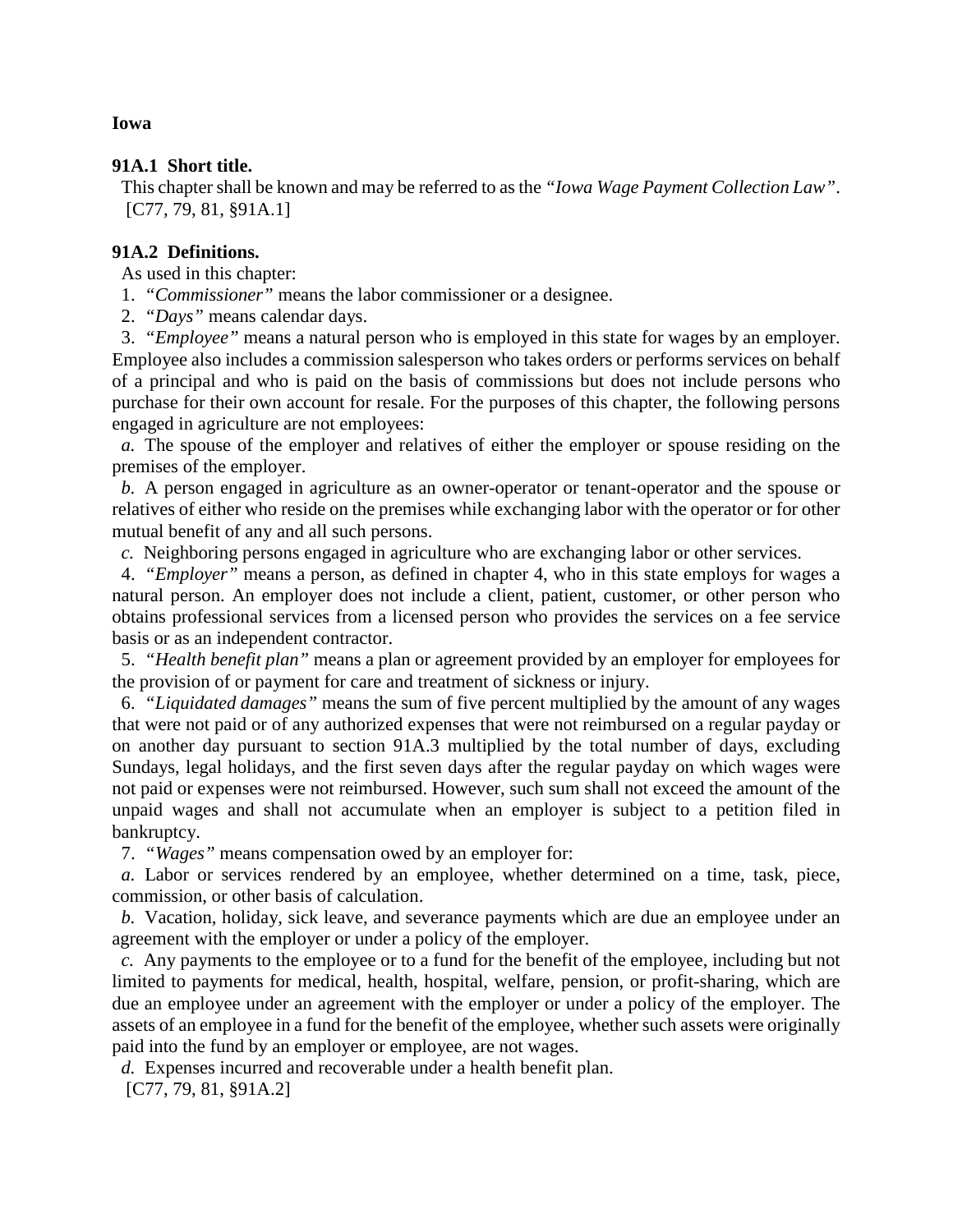84 Acts, ch 1129, §2; 84 Acts, ch 1270, §1; 85 Acts, ch 119, §1; 86 Acts, ch 1124, §6, 7 Referred to in §91B.1, §91B.2, §91E.1, §626.69

#### **91A.3 Mode of payment.**

1. An employer shall pay all wages due its employees, less any lawful deductions specified in section 91A.5, at least in monthly, semimonthly, or biweekly installments on regular paydays which are at consistent intervals from each other and which are designated in advance by the employer. However, if any of these wages due its employees are determined on a commission basis, the employer may, upon agreement with the employee, pay only a credit against such wages. If such credit is paid, the employer shall, at regular intervals, pay any difference between a credit paid against wages determined on a commission basis and such wages actually earned on a commission basis. These regular intervals shall not be separated by more than twelve months. A regular payday shall not be more than twelve days, excluding Sundays and legal holidays, after the end of the period in which the wages were earned. An employer and employee may, upon written agreement which shall be maintained as a record, vary the provisions of this subsection.

2. The wages paid under subsection 1 shall be paid in United States currency or by written instrument issued by the employer and negotiable on demand at full face value for such currency, unless the employee has agreed in writing to receive a part of or all wages in kind or in other form.

3. *a.* The wages paid under subsection 1 shall be paid at the employee's normal place of employment during normal employment hours or at a place and hour mutually agreed upon by the employer and employee, or the employee may elect to have the wages sent for direct deposit, on or by the regular payday of the employee, into a financial institution designated by the employee. Upon written request by the employee, wages due may be sent to the employee by mail. The employer shall maintain a copy of the request for as long as it is effective and for at least two years thereafter. An employee hired on or after July 1, 2005, may be required, as a condition of employment, to participate in direct deposit of the employee's wages in a financial institution of the employee's choice unless any of the following conditions exist:

(1) The costs to the employee of establishing and maintaining an account for purposes of the direct deposit would effectively reduce the employee's wages to a level below the minimum wage provided under section 91D.1.

(2) The employee would incur fees charged to the employee's account as a result of the direct deposit.

(3) The provisions of a collective bargaining agreement mutually agreed upon by the employer and the employee organization prohibit the employer from requiring an employee to sign up for direct deposit as a condition of hire.

*b.* If the employer fails to pay an employee's wages on or by the regular payday in accordance with this subsection, the employer is liable for the amount of any overdraft charge if the overdraft is created on the employee's account because of the employer's failure to pay the wages on or by the regular payday. The overdraft charges may be the basis for a claim under section 91A.10 and for damages under section 91A.8.

4. The wages paid under subsection 1 may be delivered to a designee of the employee who is so designated in writing or may be sent to the employee by any reasonable means requested by the employee in writing. A designee under this subsection shall not also be an assignee or buyer of wages under section 539.4 nor a garnisher of the employee under chapter 642, unless the designee complies with the provisions of section 539.4 and chapter 642.

5. If an employee is absent from the normal place of employment on the regular payday, the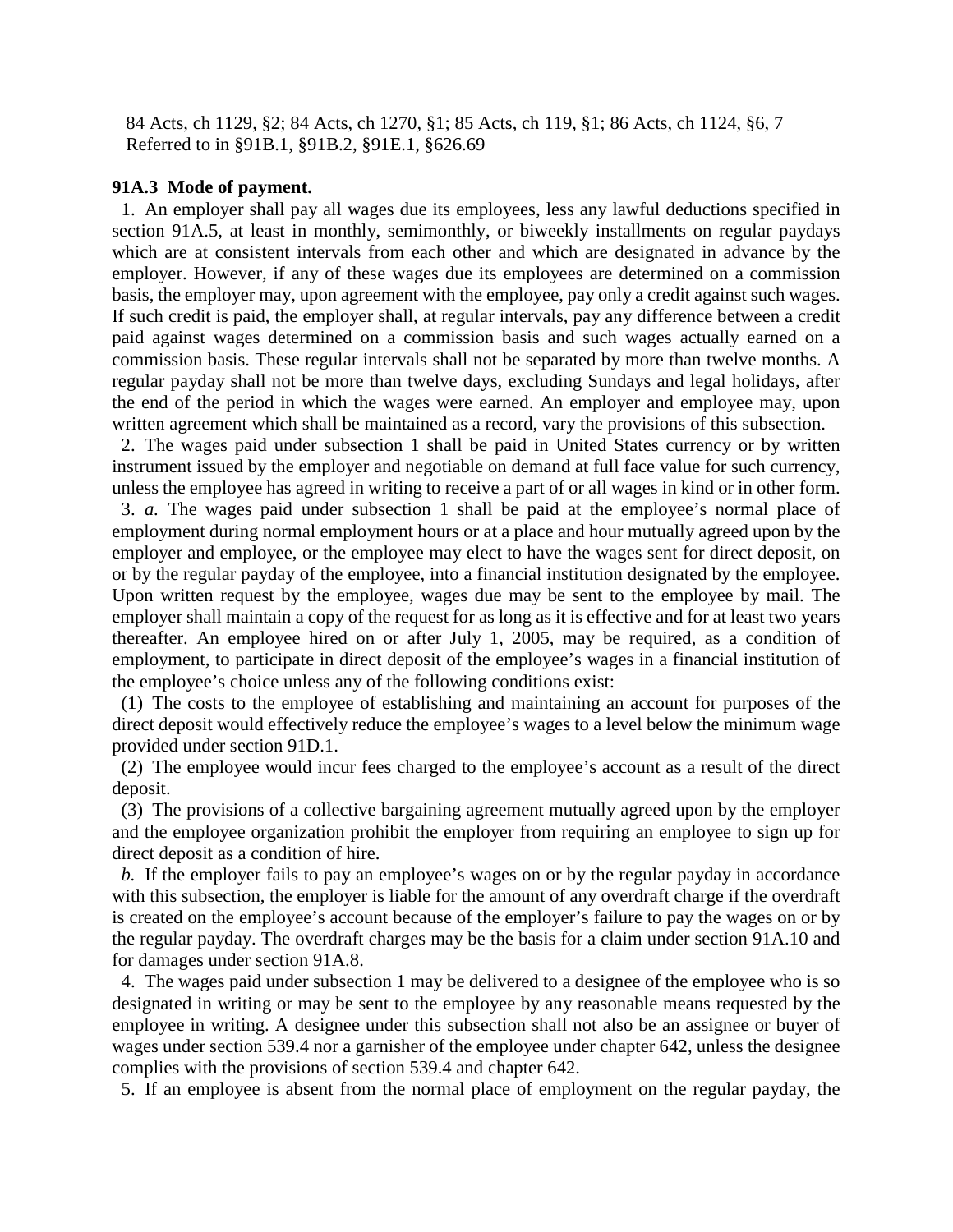employer shall, upon demand of the employee made within the first seven days following the regular payday, pay the wages, less any lawful deductions specified in section 91A.5, which were due on that regular payday. However, if demand is not made within this seven-day period, the employer shall, upon demand of the employee, pay the wages which were due on a regular payday within the first seven days following the day on which demand is made.

6. Expenses by the employee which are authorized by the employer and incurred by the employee shall either be reimbursed in advance of expenditure or be reimbursed not later than thirty days after the employee's submission of an expense claim. If the employer refuses to pay all or part of each claim, the employer shall submit to the employee a written justification of such refusal within the same time period in which expense claims are paid under this subsection.

7. If a farm labor contractor contracts with a person engaged in the production of seed or feed grains to remove unwanted or genetically deviant plants or corn tassels or to hand pollinate plants, and fails to pay all wages due the employees of the farm labor contractor, the person engaged in the production of seed or feed grains shall also be liable to the employees for wages not paid by the farm labor contractor.

[C77, 79, 81, §91A.3]

84 Acts, ch 1270, §2; 99 Acts, ch 68, §18; 2005 Acts, ch 168, §19, 23; 2006 Acts, ch 1083, §1, 2, 4; 2007 Acts, ch 29, §1; 2008 Acts, ch 1136, §1, 2

Referred to in §91A.2, §91A.4, §91A.7, §91A.8

#### **91A.4 Employment suspension or termination — how wages are paid.**

When the employment of an employee is suspended or terminated, the employer shall pay all wages earned, less any lawful deductions specified in section 91A.5 by the employee up to the time of the suspension or termination not later than the next regular payday for the pay period in which the wages were earned as provided in section 91A.3. However, if any of these wages are the difference between a credit paid against wages determined on a commission basis and the wages actually earned on a commission basis, the employer shall pay the difference not more than thirty days after the date of suspension or termination. If vacations are due an employee under an agreement with the employer or a policy of the employer establishing pro rata vacation accrued, the increment shall be in proportion to the fraction of the year which the employee was actually employed.

[C77, 79, 81, §91A.4] 95 Acts, ch 37, §1

#### **91A.5 Deductions from wages.**

1. An employer shall not withhold or divert any portion of an employee's wages unless:

*a.* The employer is required or permitted to do so by state or federal law or by order of a court of competent jurisdiction; or

*b.* The employer has written authorization from the employee to so deduct for any lawful purpose accruing to the benefit of the employee.

2. The following shall not be deducted from an employee's wages:

*a.* Cash shortage in a common money till, cash box, or register operated by two or more employees or by an employee and an employer. However, the employer and a full-time employee who is the manager of an establishment may agree in writing signed by both parties that the employee will be responsible for a cash shortage that occurs within forty-five days prior to the most recent regular payday. Not more than one such agreement shall be in effect per establishment.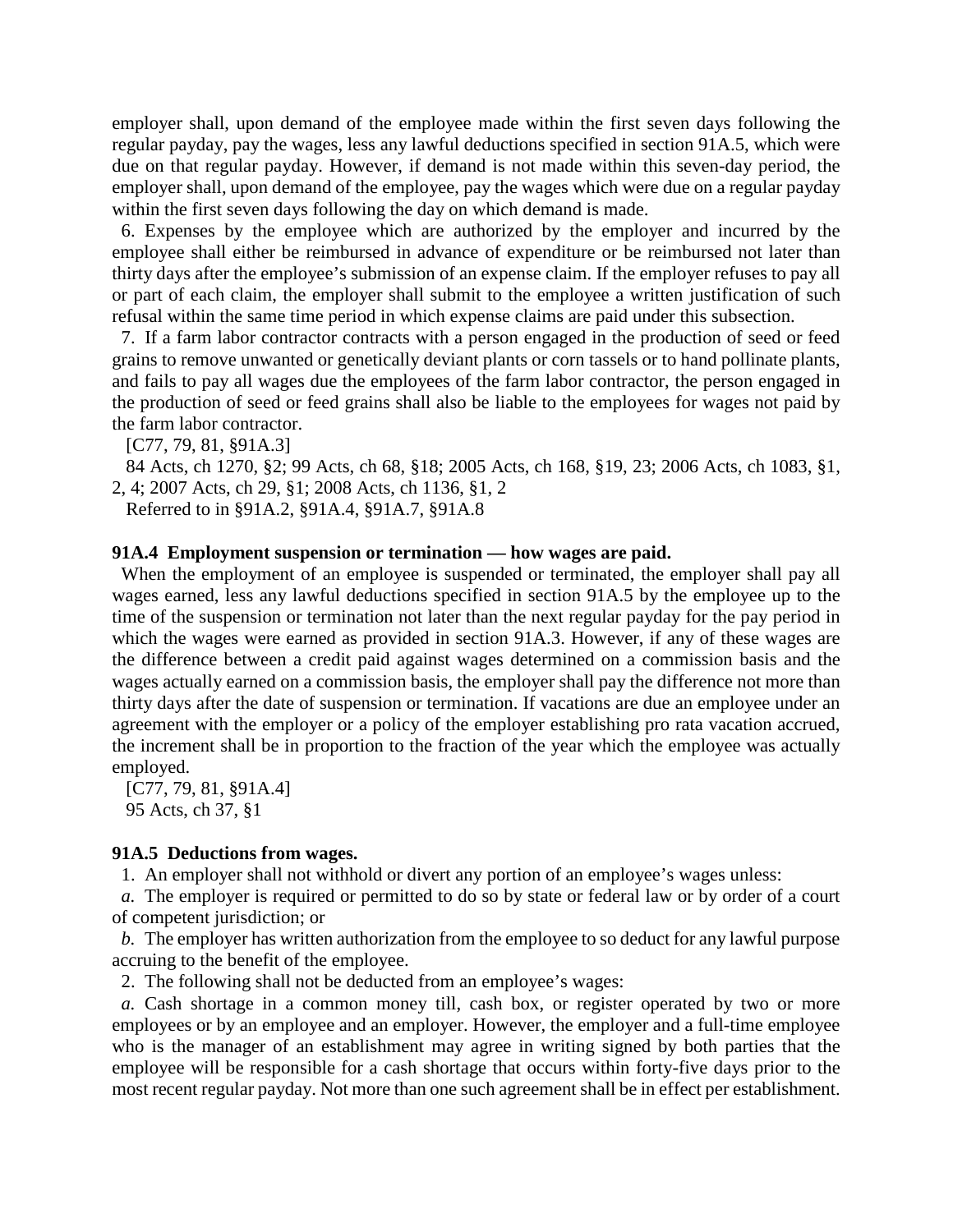*b.* Losses due to acceptance by an employee on behalf of the employer of checks which are subsequently dishonored if the employee has been given the discretion to accept or reject such checks and the employee does not abuse the discretion given.

*c.* Losses due to breakage, damage to property, default of customer credit, or nonpayment for goods or services rendered so long as such losses are not attributable to the employee's willful or intentional disregard of the employer's interests.

*d.* Lost or stolen property, unless the property is equipment specifically assigned to, and receipt acknowledged in writing by, the employee from whom the deduction is made.

*e.* Gratuities received by an employee from customers of the employer.

*f.* Costs of personal protective equipment, other than items of clothing or footwear which may be used by an employee during nonworking hours, needed to protect an employee from employment-related hazards, unless provided otherwise in a collective bargaining agreement.

*g.* Costs of more than twenty dollars for an employee's relocation to the place of employment. This paragraph shall apply only to an employer as defined in section 91E.1.

[C77, 79, 81, §91A.5] 90 Acts, ch 1134, §1; 90 Acts, ch 1136, §7, 8 Referred to in §91A.3, §91A.4, §91A.7 Central employee registry, see chapter 252G

#### **91A.6 Notice and recordkeeping requirements.**

1. An employer shall after being notified by the commissioner pursuant to subsection 2:

*a.* Notify its employees in writing at the time of hiring what wages and regular paydays are designated by the employer.

*b.* Notify, at least one pay period prior to the initiation of any changes, its employees of any changes in the arrangements specified in subsection 1 that reduce wages or alter the regular paydays. The notice shall either be in writing or posted at a place where employee notices are routinely posted.

*c.* Make available to its employees upon written request, a written statement enumerating employment agreements and policies with regard to vacation pay, sick leave, reimbursement for expenses, retirement benefits, severance pay, or other comparable matters with respect to wages. Notice of such availability shall be given to each employee in writing or by a notice posted at a place where employee notices are routinely posted.

*d.* Establish, maintain, and preserve for three calendar years the payroll records showing the hours worked, wages earned, and deductions made for each employee and any employment agreements entered into between an employer and employee.

2. The commissioner shall notify an employer to comply with subsection 1 if the employer has paid a claim for unpaid wages or nonreimbursed authorized expenses and liquidated damages under section 91A.10 or if the employer has been assessed a civil money penalty under section 91A.12. However, a court may, when rendering a judgment for wages or nonreimbursed authorized expenses and liquidated damages or upholding a civil money penalty assessment, order that an employer shall not be required to comply with the provisions of subsection 1 or that an employer shall be required to comply with the provisions of subsection 1 for a particular period of time.

3. Within ten working days of a request by an employee, an employer shall furnish to the employee a written, itemized statement or access to a written, itemized statement as provided in subsection 4, listing the earnings and deductions made from the wages for each pay period in which the deductions were made together with an explanation of how the wages and deductions were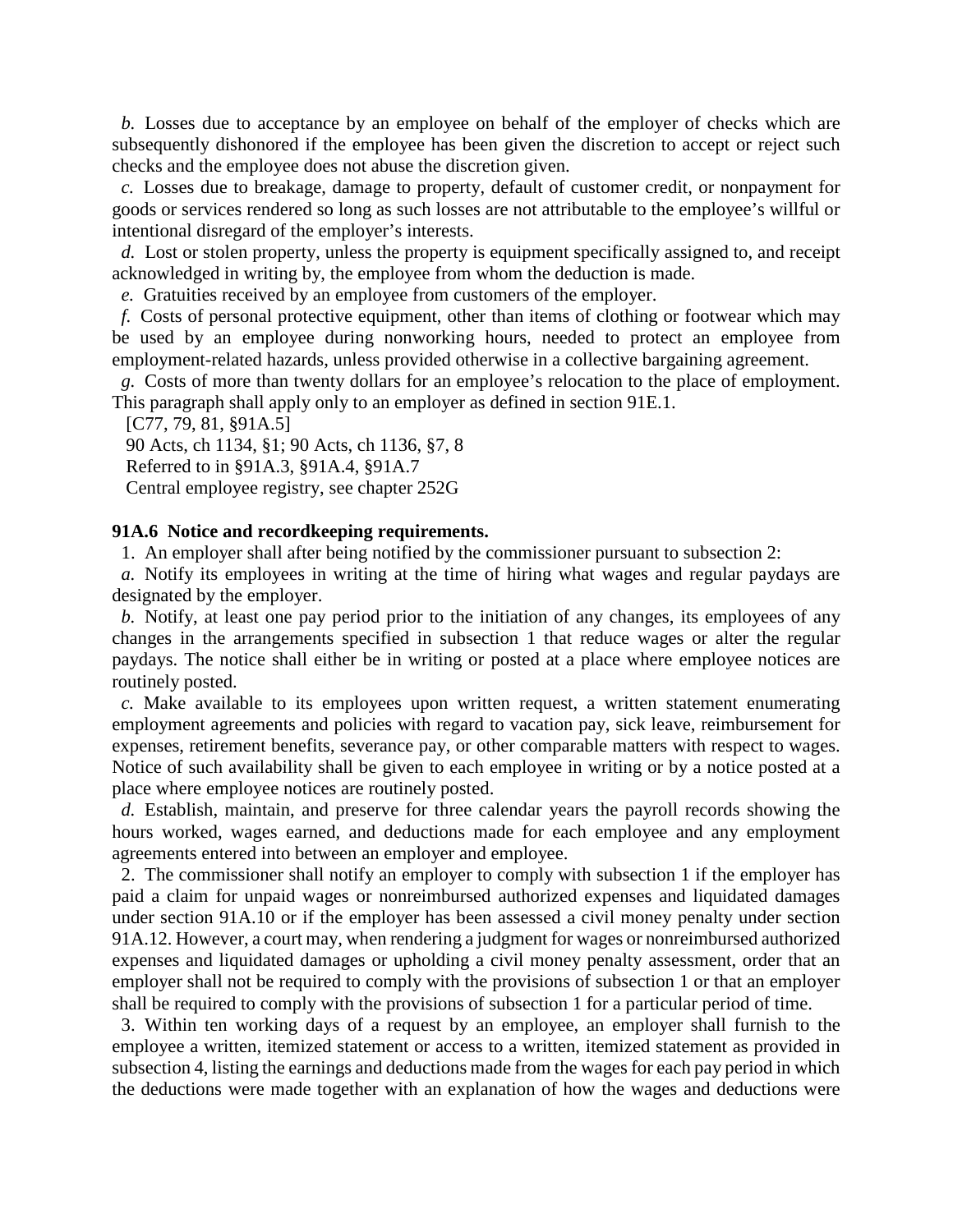computed.

4. On each regular payday, the employer shall send to each employee by mail or shall provide at the employee's normal place of employment during normal employment hours a statement showing the hours the employee worked, the wages earned by the employee, and deductions made for the employee. However, the employer need not provide information on hours worked for employees who are exempt from overtime under the federal Fair Labor Standards Act, as defined in

# 29 C.F.R. pt. 541

, unless the employer has established a policy or practice of paying to or on behalf of exempt employees overtime, a bonus, or a payment based on hours worked, whereupon the employer shall send or otherwise provide a statement to the exempt employees showing the hours the employee worked or the payments made to the employee by the employer, as applicable. An employer who provides each employee access to view an electronic statement of the employee's earnings and provides the employee free and unrestricted access to a printer to print the employee's statement of earnings, if the employee chooses, is in compliance with this subsection.

[C77, 79, 81, §91A.6]

2005 Acts, ch 168, §20, 21, 23; 2006 Acts, ch 1083, §3

# **91A.7 Wage disputes.**

If there is a dispute between an employer and employee concerning the amount of wages or expense reimbursement due, the employer shall, without condition and pursuant to section 91A.3, pay all wages conceded to be due and reimburse all expenses conceded to be due, less any lawful deductions specified in section 91A.5. Payment of wages or reimbursement of expenses under this section shall not relieve the employer of any liability for the balance of wages or expenses claimed by the employee.

[C77, 79, 81, §91A.7]

## **91A.8 Damages recoverable by an employee.**

When it has been shown that an employer has intentionally failed to pay an employee wages or reimburse expenses pursuant to section 91A.3, whether as the result of a wage dispute or otherwise, the employer shall be liable to the employee for any wages or expenses that are so intentionally failed to be paid or reimbursed, plus liquidated damages, court costs and any attorney's fees incurred in recovering the unpaid wages and determined to have been usual and necessary. In other instances the employer shall be liable only for unpaid wages or expenses, court costs and usual and necessary attorney's fees incurred in recovering the unpaid wages or expenses.

[C77, 79, 81, §91A.8] Referred to in §91A.3, §91A.10

## **91A.9 General powers and duties of the commissioner.**

1. The commissioner shall administer and enforce the provisions of this chapter. The commissioner may hold hearings and investigate charges of violations of this chapter.

2. The commissioner may, consistent with due process of law, enter any place of employment to inspect records concerning wages and payrolls, to question the employer and employees, and to investigate such facts, conditions, or matters as are deemed appropriate in determining whether any person has violated the provisions of this chapter. However, such entry by the commissioner shall only be in response to a written complaint.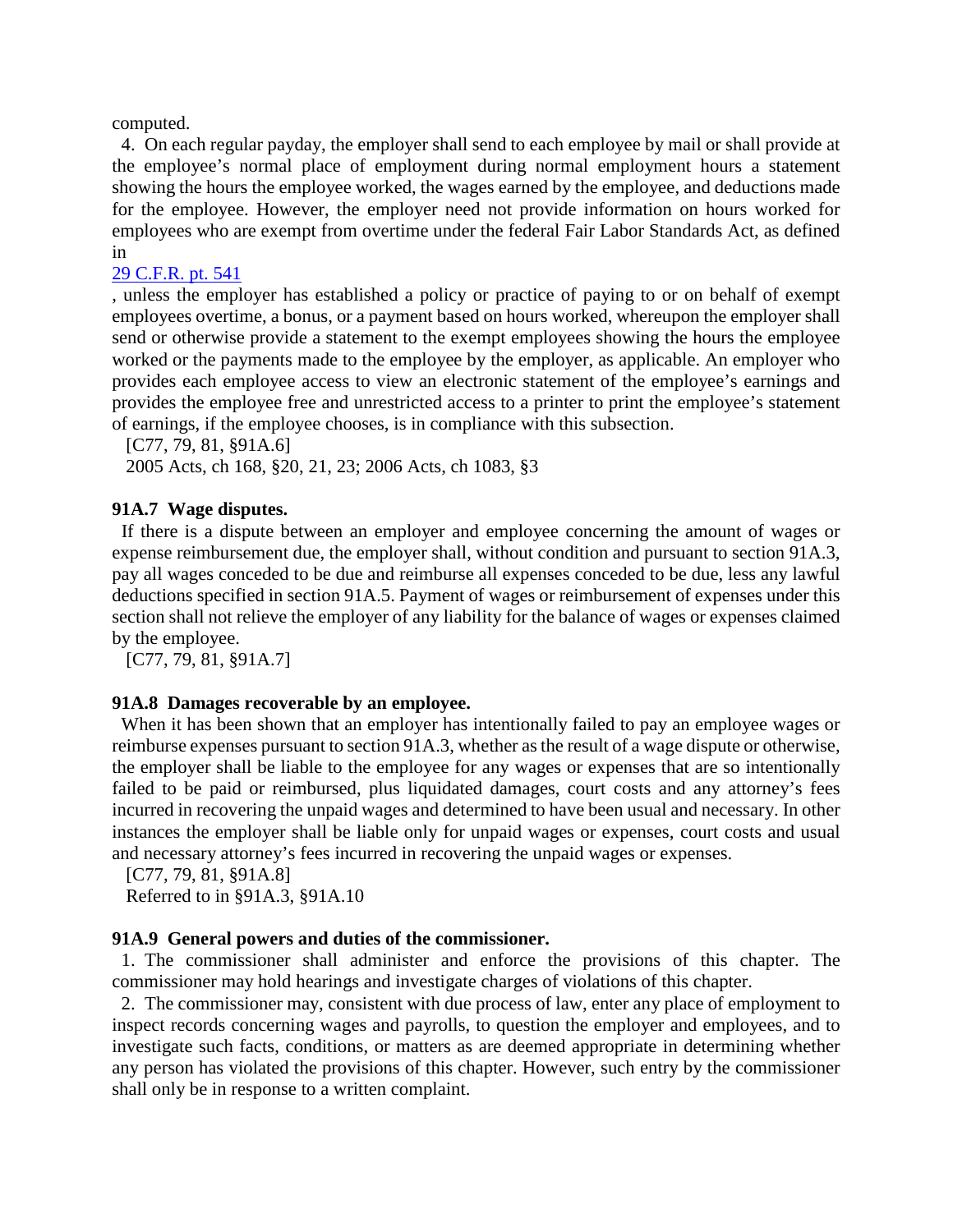3. The commissioner may employ such qualified personnel as are necessary for the enforcement of this chapter. Such personnel shall be employed pursuant to chapter 8A, subchapter IV.

4. The commissioner shall, in consultation with the United States department of labor, develop a database of the employers in this state utilizing special certificates issued by the United States secretary of labor as authorized under 29 U.S.C. §214, and shall maintain the database.

5. The commissioner shall promulgate, pursuant to chapter 17A, any rules necessary to carry out the provisions of this chapter.

[C77, 79, 81, §91A.9]

2003 Acts, ch 145, §163; 2009 Acts, ch 136, §2

# **91A.10 Settlement of claims and suits for wages — prohibition against discharge of employee.**

1. Upon the written complaint of the employee involved, the commissioner may determine whether wages have not been paid and may constitute an enforceable claim. If for any reason the commissioner decides not to make such determination, the commissioner shall so notify the complaining employee within fourteen days of receipt of the complaint. The commissioner shall otherwise notify the employee of such determination within a reasonable time and if it is determined that there is an enforceable claim, the commissioner shall, with the consent of the complaining employee, take an assignment in trust for the wages and for any claim for liquidated damages without being bound by any of the technical rules respecting the validity of the assignment. However, the commissioner shall not accept any complaint for unpaid wages and liquidated damages after one year from the date the wages became due and payable.

2. The commissioner, with the assistance of the office of the attorney general if the commissioner requests such assistance, shall, unless a settlement is reached under this subsection, commence a civil action in any court of competent jurisdiction to recover for the benefit of any employee any wage, expenses, and liquidated damages' claims that have been assigned to the commissioner for recovery. The commissioner may also request reasonable and necessary attorney fees. With the consent of the assigning employee, the commissioner may also settle a claim on behalf of the assigning employee. Proceedings under this subsection and subsection 1 that precede commencement of a civil action shall be conducted informally without any party having a right to be heard before the commissioner. The commissioner may join various assignments in one claim for the purpose of settling or litigating their claims.

3. The provisions of subsections 1 and 2 shall not be construed to prevent an employee from settling or bringing an action for damages under section 91A.8 if the employee has not assigned the claim under subsection 1.

4. Any recovery of attorney fees, in the case of actions brought under this section by the commissioner, shall be remitted by the commissioner to the treasurer of state for deposit in the general fund of the state. Also, the commissioner shall not be required to pay any filing fee or other court costs.

5. An employer shall not discharge or in any other manner discriminate against any employee because the employee has filed a complaint, assigned a claim, or brought an action under this section or has cooperated in bringing any action against an employer. Any employee may file a complaint with the commissioner alleging discharge or discrimination within thirty days after such violation occurs. Upon receipt of the complaint, the commissioner shall cause an investigation to be made to the extent deemed appropriate. If the commissioner determines from the investigation that the provisions of this subsection have been violated, the commissioner shall bring an action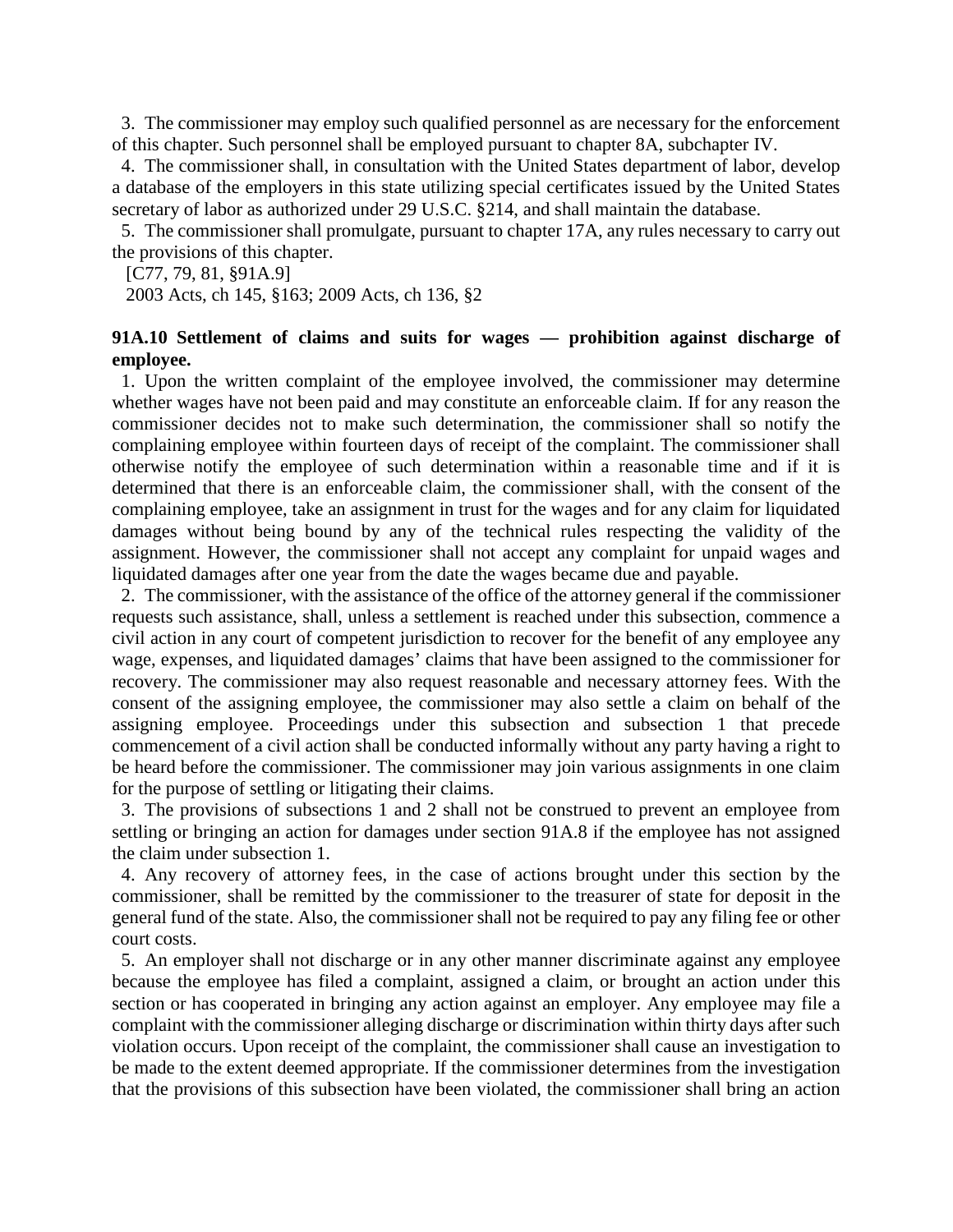in the appropriate district court against such person. The district court shall have jurisdiction, for cause shown, to restrain violations of this subsection and order all appropriate relief including rehiring or reinstatement of the employee to the former position with back pay.

[C77, 79, 81, §91A.10] 84 Acts, ch 1270, §3; 90 Acts, ch 1136, §9 Referred to in §91A.3, §91A.6

#### **91A.11 Wage claims brought under reciprocity.**

1. The commissioner may enter into reciprocal agreements with the labor department or corresponding agency of any other state or its representatives for the collection in such other states of claims or judgments for wages and other demands based upon claims assigned to the commissioner.

2. The commissioner may, to the extent provided for by any reciprocal agreement entered into by law or with an agency of another state as provided in this section, maintain actions in the courts of such other state to the extent permitted by the laws of that state for the collection of claims for wages, judgments and other demands and may assign such claims, judgments and demands to the labor department or agency of such other state for collection to the extent that such an assignment may be permitted or provided for by the laws of such state or by reciprocal agreement.

3. The commissioner may, upon the written consent of the labor department or other corresponding agency of any other state or its representatives, maintain actions in the courts of this state upon assigned claims for wages, judgments and demands arising in such other state in the same manner and to the same extent that such actions by the commissioner are authorized when arising in this state. However, such actions may be maintained only in cases in which such other state by law or reciprocal agreement extends a like comity to cases arising in this state.

[C77, 79, 81, §91A.11]

#### **91A.12 Civil penalties.**

1. Any employer who violates the provisions of this chapter or the rules promulgated under it shall be subject to a civil money penalty of not more than five hundred dollars per pay period for each violation. The commissioner may recover such civil money penalty according to the provisions of subsections 2 to 5. Any civil money penalty recovered shall be deposited in the general fund of the state.

2. The commissioner may propose that an employer be assessed a civil money penalty by serving the employer with notice of such proposal in the same manner as an original notice is served under the rules of civil procedure. Upon service of such notice, the proposed assessment shall be treated as a contested case under chapter 17A. However, an employer must request a hearing within thirty days of being served.

3. If an employer does not request a hearing pursuant to subsection 2 or if the commissioner determines, after an appropriate hearing, that an employer is in violation of this chapter, the commissioner shall assess a civil money penalty which is consistent with the provisions of subsection 1 and which is rendered with due consideration for the penalty amount in terms of the size of the employer's business, the gravity of the violation, the good faith of the employer, and the history of previous violations.

4. An employer may seek judicial review of any assessment rendered under subsection 3 by instituting proceedings for judicial review pursuant to chapter 17A. However, such proceedings